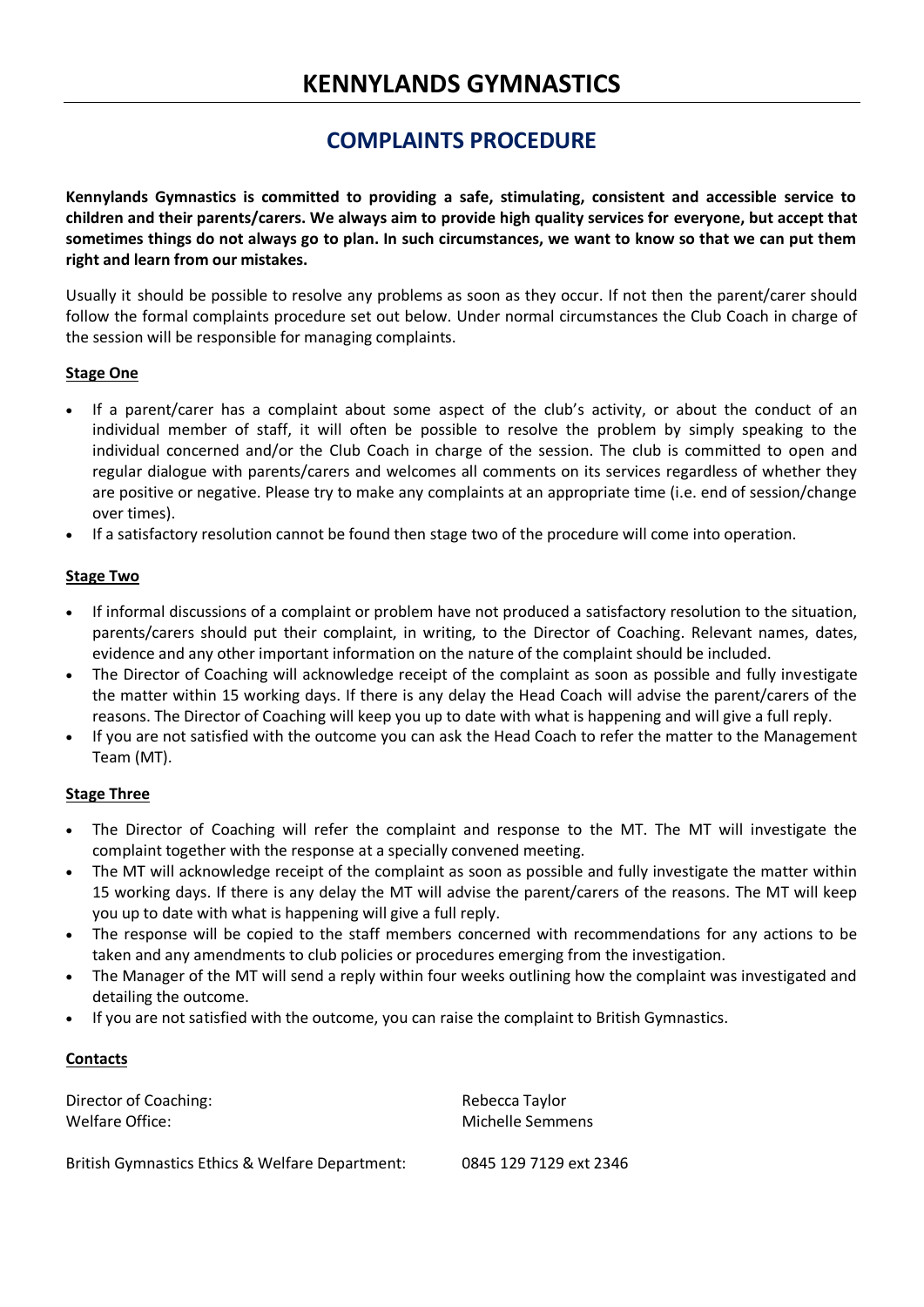# **COMPLAINTS, GRIEVANCE AND DISCIPLINARY PROCEDURES**

The diagram below shows Kennylands Gymnastics' procedure for dealing with complaints. The complaint will go through each stage of the procedure stopping when a resolution is reached. General Complaints, including Disciplinary Procedures, follow the procedure shown on the right. Welfare Complaints follow the procedure on the left. Welfare complaints in which a child is considered to be in immediate danger will be referred directly to the police.